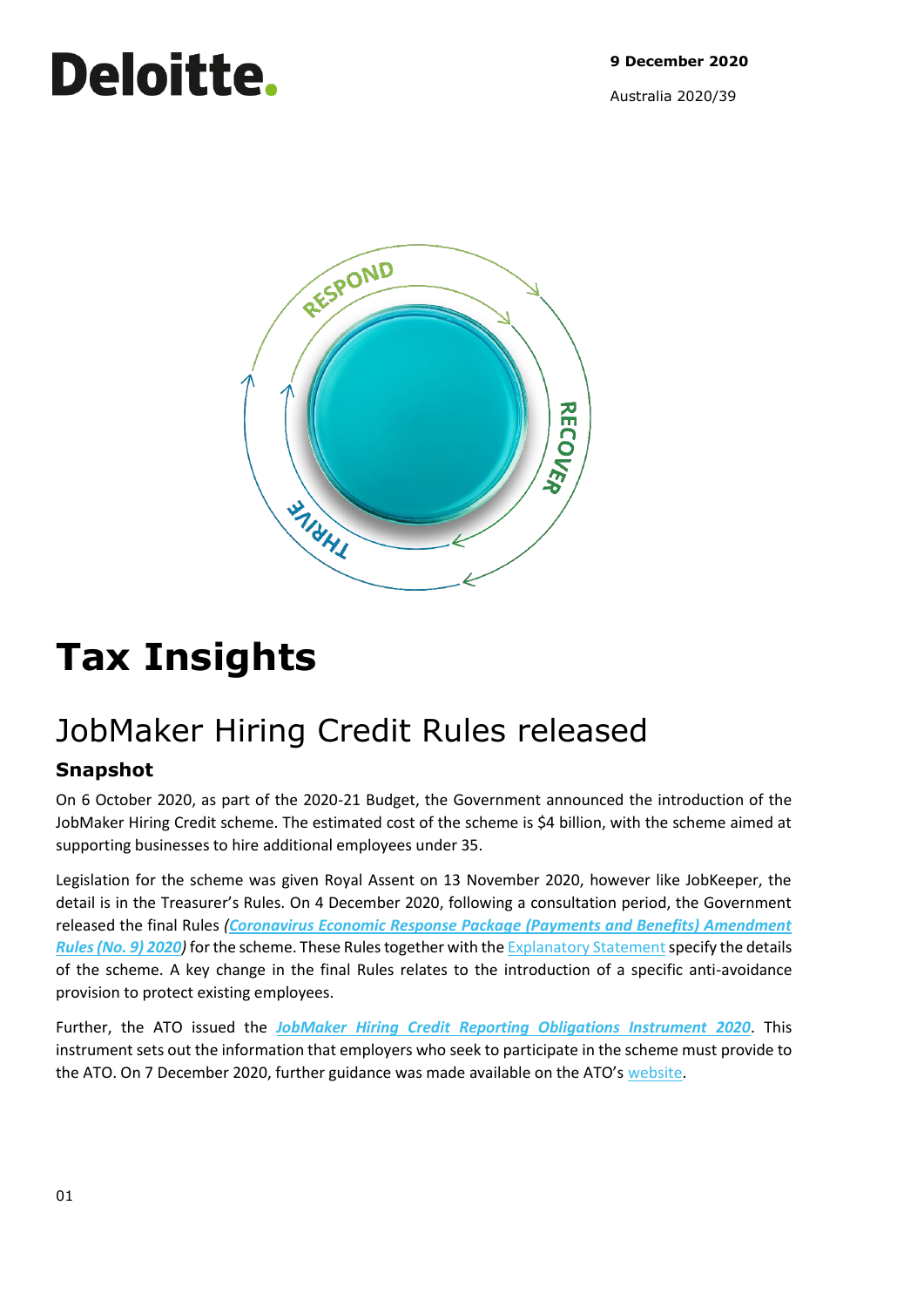The Rules and the general operation of the scheme are very complex. It is expected that there will be numerous technical and or practical / calculation matters that a potential claimant will need to work through prior to being in a position to determine potential eligibility. Further, the amount of JobMaker payments that will ultimately be received will depend upon various events that will occur after eligible additional employees are hired.

Under the JobMaker Hiring Credit scheme, the Australian Taxation Office (ATO) will pay **eligible employers** a payment for each **additional job** they create between 7 October 2020 and 6 October 2021, for which they hire an **eligible employee** who is aged between 16 and 35.

For a period of up to 12 months from the time an additional employee commences employment, an eligible employer may claim a payment from the ATO of up to:

- \$200 a week for each additional eligible employee aged 16 to 29 years old (a maximum amount of approx. \$10,000 per eligible employee);
- \$100 a week for each additional eligible employee aged 30 to 35 years old (a maximum amount of approx. \$5,000 per eligible employee).

The *Coronavirus Economic Response Package (Payments and Benefits) Amendment Rules (No. 9) 2020*  and the *JobMaker Hiring Credit Reporting Obligations Instrument 2020* became effective on 4 December 2020. This publication is based on the final Rules and is current as of 9 December 2020.

#### **Overview**

The Jobmaker Hiring Credit payment is, broadly, available to an employer that creates **additional employment** for individuals aged 16 to 35 years during the 12-month period ending on 6 October 2021. The payment is given in respect of the individuals' first 12 months of employment with the employer.

There are two different payment rates:

- Employers are eligible for the **higher rate** of **\$200 per week** for individuals **aged 16 to 29 years** (inclusive) at the commencement of their employment; and
- Employers are eligible for the **lower rate** of **\$100 per week** for individuals **aged 30 to 35 years**  (inclusive) at the commencement of their employment.

The JobMaker Hiring Credit scheme commences on 7 October 2020 and ends on 6 October 2022, but only applies to eligible individuals who commenced employment in the first year of the scheme: between 7 October 2020 and 6 October 2021.

Entitlement to a JobMaker Hiring Credit payment is determined in relation to three-month periods known as **JobMaker periods**, as follows:

| JobMaker period                  | Dates (inclusive)                |  |
|----------------------------------|----------------------------------|--|
|                                  |                                  |  |
|                                  | 7 October 2020 to 6 January 2021 |  |
|                                  | 7 January 2021 to 6 April 2021   |  |
|                                  | 7 April 2021 to 6 July 2021      |  |
|                                  | 7 July 2021 to 6 October 2021    |  |
| 7 October 2021 to 6 January 2022 |                                  |  |
| 6                                | 7 January 2022 to 6 April 2022   |  |
|                                  | 7 April 2022 to 6 July 2022      |  |
|                                  | 7 July 2022 to 6 October 2022    |  |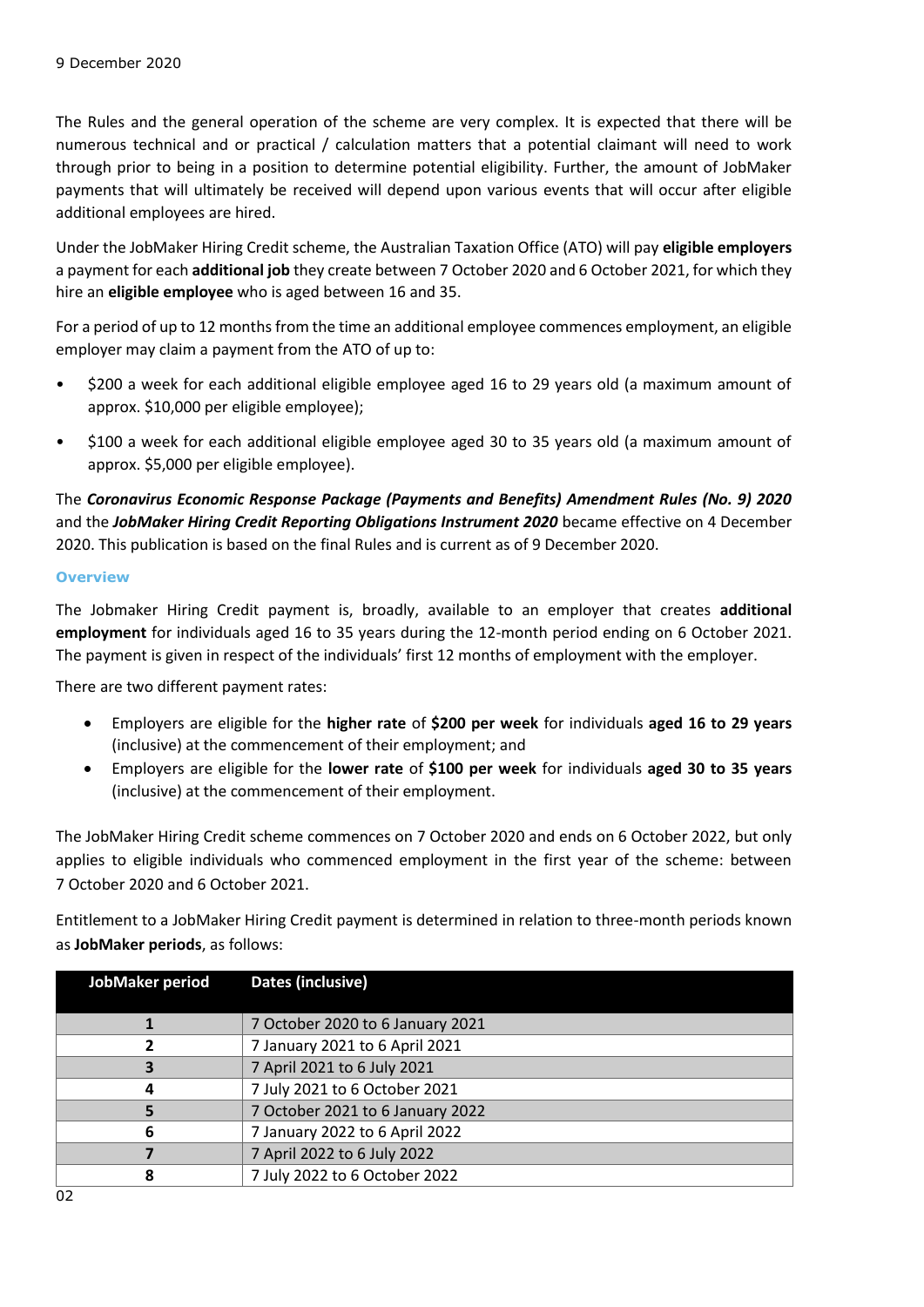## **Eligible entities**

In order for an entity (referred to in the Rules as the *employer*) to be entitled to the JobMaker Hiring Credit payment in respect of its **eligible additional employees** (see below), the employer must:

- Carry on a business in Australia or be a non-profit body pursuing its objectives principally in Australia (or be an international affairs deductible gift recipient<sup>1</sup>);
- Have an ABN and are registered for PAYG withholding from the time it elects to participate in the scheme;
- Not be a **disqualified employer** (see below);
- Meet the **additionality criteria** (see below);
- Not be entitled to a **JobKeeper payment** for an individual for a fortnight that begins during the period (see below);
- Meet the **notification and reporting requirements** (see Administration and integrity provisions section below);
- Have no outstanding income tax or GST return which was due in the last two years;
- Not be subject to the major bank levy;
- Not be a Commonwealth, state or local government agency (or an entity wholly owned by such an agency) or a sovereign entity<sup>2</sup>; and
- Not be in liquidation or bankruptcy.

## **Disqualified employer: anti-avoidance provision**

An entity may be disqualified for the JobMaker Hiring Credit scheme for a period if:

- At or before the end of the period, the entity **terminates the employment, or reduces the ordinary hours of work**, of an employee; **and**
- The termination or reduction is done as part of a scheme for the **sole or dominant purpose** of the entity obtaining, or increasing the amount of, the JobMaker Hiring Credit payment.

This provision is a new anti-avoidance provision introduced in the final Rules that creates additional safeguards for employees, similar to the proposed protections raised in the Senate.

Generally, this rule would not apply to an arrangement voluntarily entered into by an employee whose employment was terminated or whose ordinary hours of work were reduced (at the request of the employee to suit their needs or preferences). However, this arrangement could be in scope of the rule if it was not truly voluntary (for example, because the employee was manipulated or coerced into agreeing to the change).

## **Additionality criteria**

An eligible employer must satisfy **both** of the following to be entitled to the JobMaker Hiring Credit payment for a particular JobMaker period for an eligible additional employee:

- A headcount increase; **and**
- A payroll increase.

<sup>1</sup> Under subsection 30-80(1) of the *Income Tax Assessment Act 1997 (ITAA 1997).*

<sup>&</sup>lt;sup>2</sup> The final Rules clarify that wholly-owned resident subsidiaries of a body politic of a foreign country or foreign government agency may be a qualifying entity.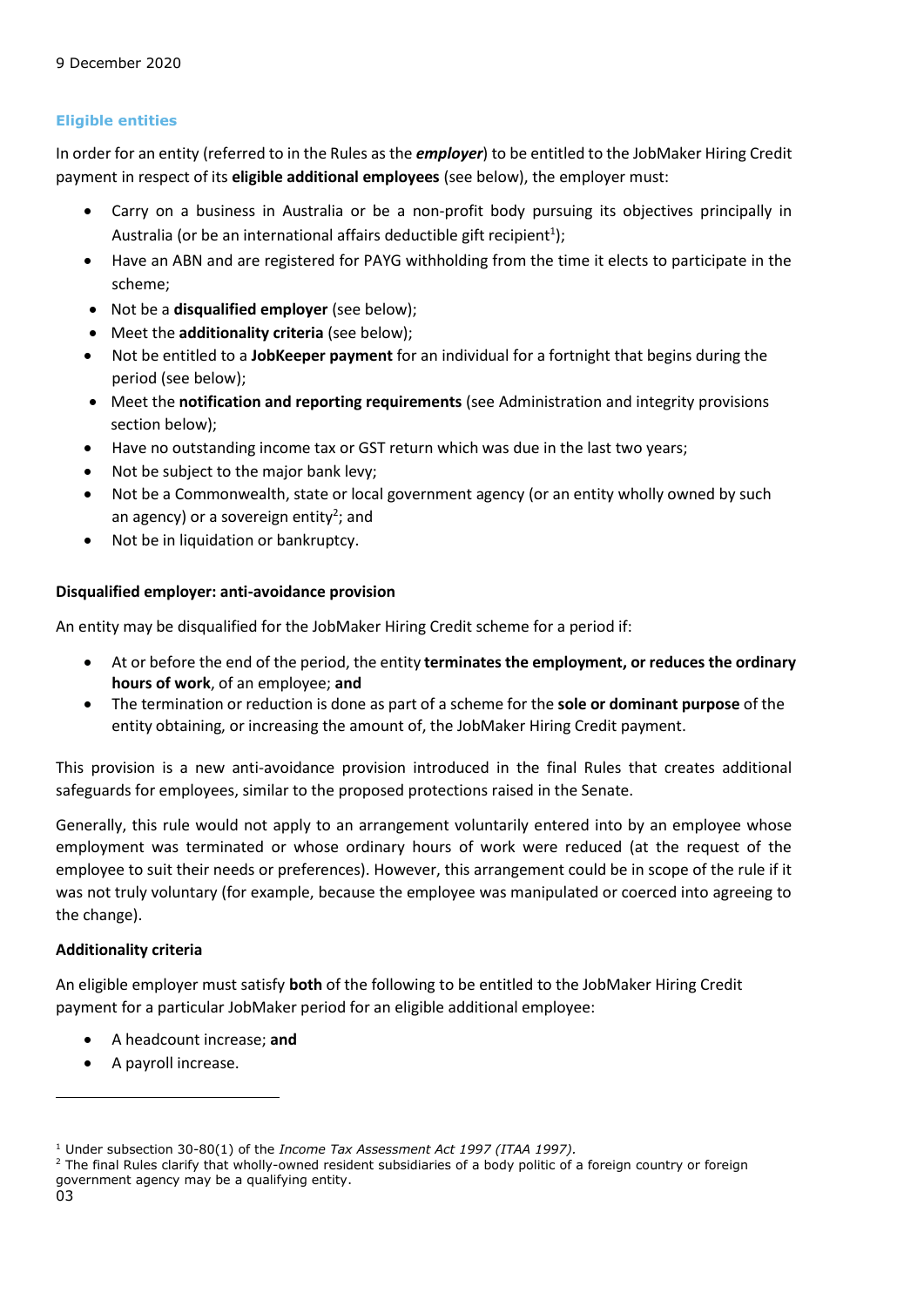#### Headcount increase

To be entitled to the JobMaker Hiring Credit payment for a period, an entity must have created additional employment during the period. Additional employment is measured by reference to the number of employees were employed by the entity on 30 September 2020.

An entity has a headcount increase for the first four JobMaker periods if the number of employees employed by the entity **at the end of the last day of the JobMaker period** is greater than the number of employees that were employed by the entity on 30 September 2020 (the **baseline headcount**).

The headcount increase calculation is more complex for the fifth to eight JobMaker periods, because it becomes necessary to take into account the headcount increase of the entity during the first year of the JobMaker scheme.

#### Payroll increase

An entity satisfies the payroll increase condition for a particular JobMaker period if relevant salary payments, etc for that period **is greater than its baseline payroll**. In this regard:

- Determine the following **payroll** components for each of the entity's employees **during the JobMaker period**:
	- o Amounts paid as salary, wages, commission, bonuses and allowances;
	- o Amounts withheld as PAYG amounts;
	- o Salary sacrifice superannuation contributions; and
	- $\circ$  Other amounts paid or dealt with forming part of salary sacrifice arrangements
	- o Note: Employee termination payments are excluded.
- Determine the **baseline payroll amount** which is broadly the sum of those payroll components paid during a period, comprising the same number of days as the relevant JobMaker period, that ended on 6 October 2020.
- The **excess** of the relevant amounts for a JobMaker period over the baseline payroll amount is the entity's **payroll amount** for the period. For convenience (and whilst not a defined term), we also refer to the payroll amount in this publication as the **excess payroll amount**.

The number of days in the JobMaker period being tested will determine the number of days in the reference period. As the number of days in JobMaker periods varies, the number of days and payroll cycles covered by the relevant reference period may differ from one JobMaker period to the next.

Any payments relating to the entity's pay cycles (e.g. weekly, fortnightly or monthly) that were paid during the JobMaker period will be counted for that JobMaker period .

Where the payroll amount for a JobMaker period is less than or equal to the reference period payroll amount, the entity may **not** claim a JobMaker Hiring Credit for that JobMaker period. An excess payroll amount (i.e., the increase over the baseline payroll amount) is also relevant to the calculation of the JobMaker Hiring payment (see below).

#### **Interaction with JobKeeper and other government payments**

As mentioned above, an entity cannot be eligible to receive the JobMaker Hiring Credit payment if it also receives a JobKeeper payment for a fortnight which **begins** during the JobMaker period. This ensures that an entity cannot participate in both the JobKeeper scheme and JobMaker scheme simultaneously.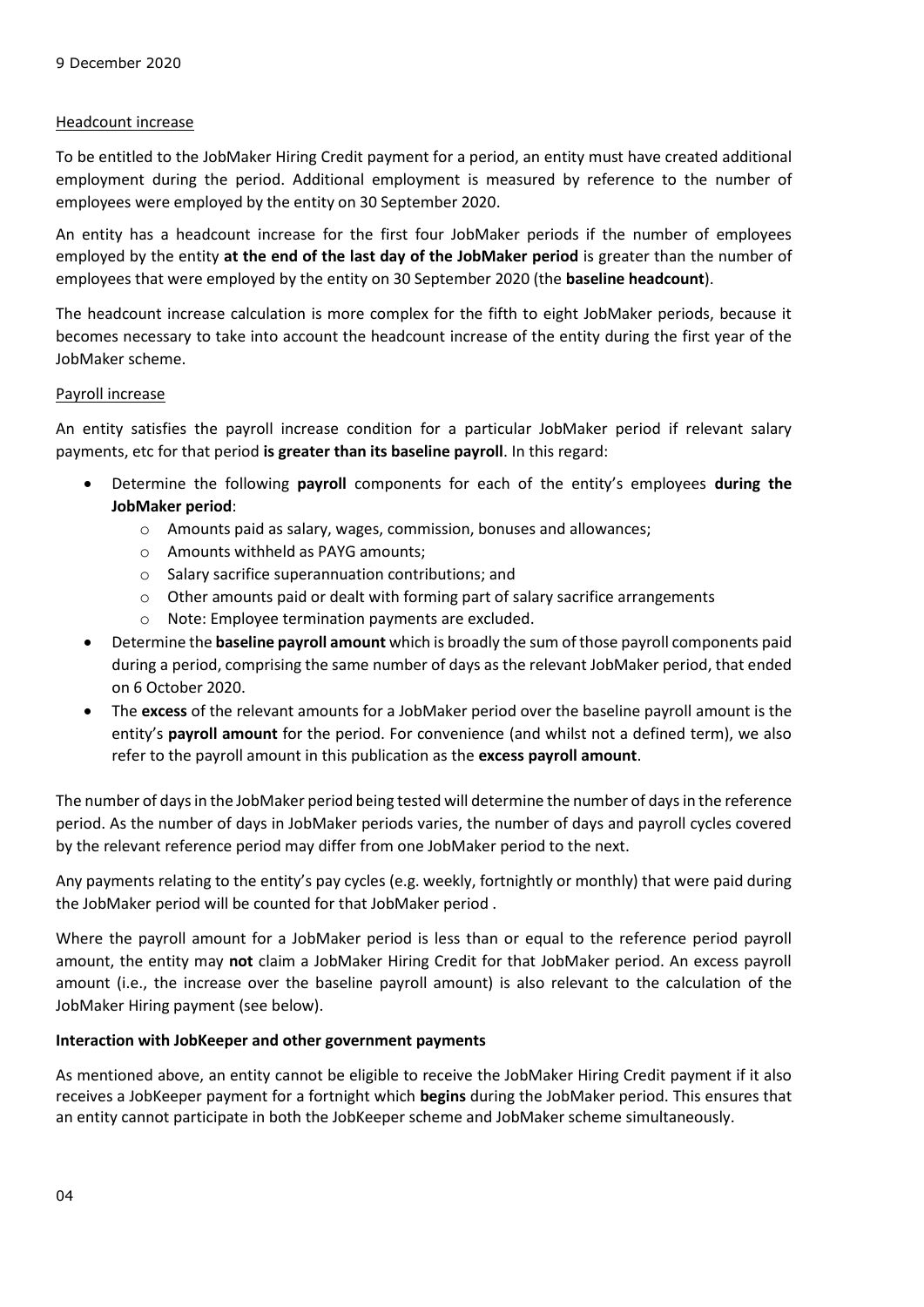However, an entity is allowed to have a single JobKeeper fortnight **end** at the start of a JobMaker period, thus allowing an entity to transition from the JobKeeper scheme to the JobMaker Hiring Credit scheme. Such an entity can employ an eligible employee during a JobMaker period for which the entity is not entitled to receive the JobMaker Hiring Credit payment.

Other than JobKeeper, entities cannot simultaneously claim the JobMaker Hiring Credits and other Australian wage subsidies such as the:

- Supporting Apprentices and Trainees Wage subsidy;
- Australian Apprentice Wage subsidy;
- Boosting the Apprenticeship Commencements Wage subsidy;
- Restart, Youth Bonus, Youth, Parents or Long-term Unemployed Wage Subsidies.

#### **Eligible additional employees**

Qualifying entities can only receive the payment for a JobMaker period in respect of eligible additional employees. An eligible additional employee is an individual who:

- Commenced employment between 7 October 2020 and 6 October 2021;
- Was aged between 16 years or over and less than 36 years at the time they commenced their current employment with the entity;
- Has worked or has been paid for an average of 20 hours a week for the time the individual was employed by the qualifying entity during the JobMaker period: the 20 hours average applies to the number of whole weeks that an employee was employed in a period and includes any hours of paid leave, paid absence on public holidays that the employee takes during the period;
- Meets the **pre-employment** condition (see below);
- Meets the **notice requirement** (see below); and
- Is not an **excluded employee** (see below).

#### **Pre-employment condition**

The pre-employment condition is that for at least 28 consecutive days of the 84 days (i.e. for 4 out of 12 weeks) immediately before the commencement of employment of the individual, the individual was receiving at least one of the following payments under *the Social Security Act 1991*:

- Parenting payment;
- Youth allowance (except if the individual was receiving the payment on the basis that they were undertaking full time study or was a new apprentice); or
- JobSeeker payment.

An individual who received a nil payment for a time can meet the pre-employment condition by including days in respect of which they received the nil payment (e.g. due to waiting periods). However, the number of days in respect of which they received the nil rate, or a combination of days paid and nil payment days, must still be at least 28 consecutive days out of the 84 days immediately preceding their employment by the entity.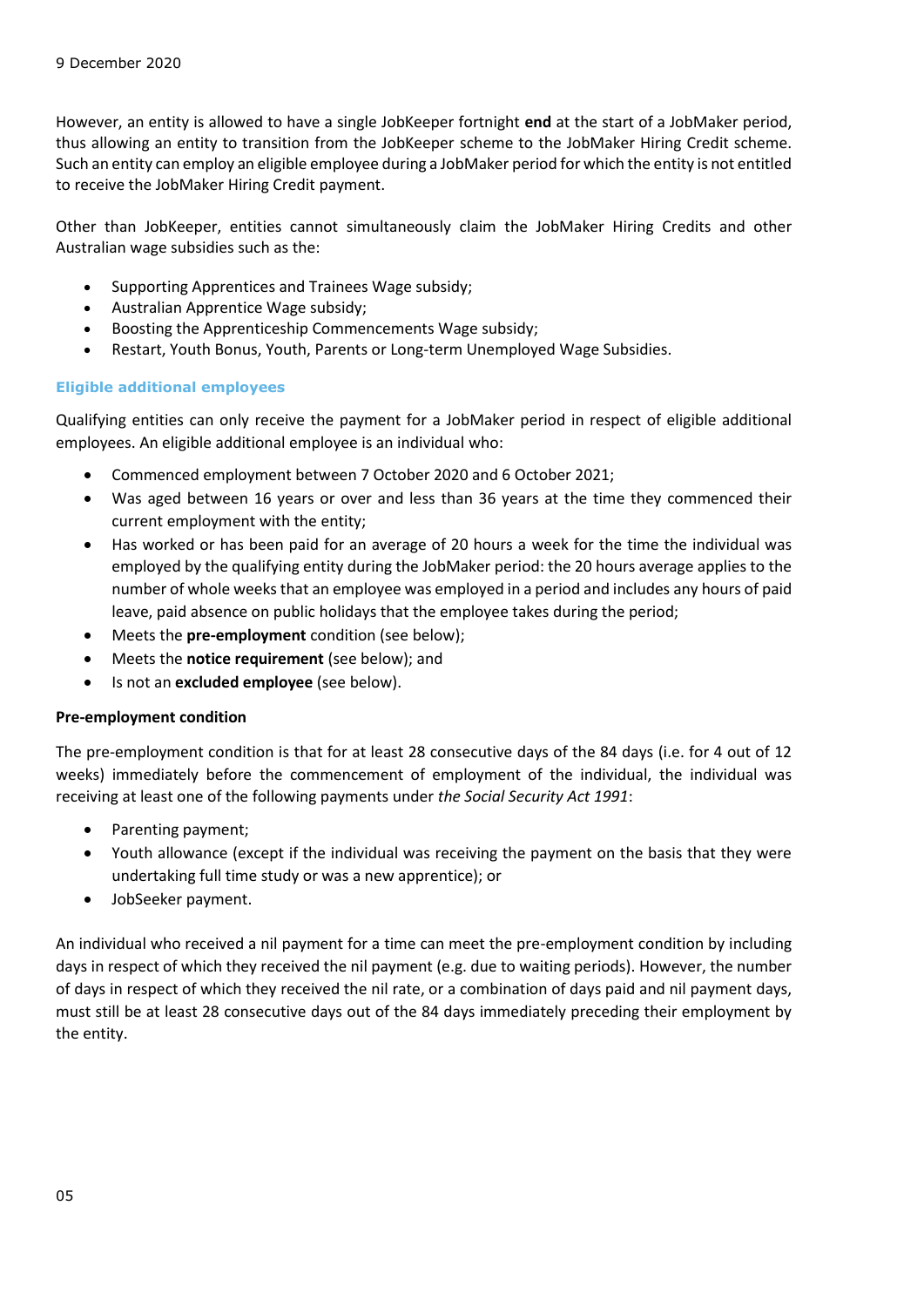#### **Notice requirement**

The notice requirement for an eligible additional employee is that the individual must give written notice to the employer in the approved form that the individual:

- Met one of the applicable age requirements at the time they commenced employment (that is, they were either aged between 16 and 29, or between 30 and 35);
- Meets the pre-employment condition; and
- Has not provided such a notice to another entity of which they are currently an employee.

Employers must ask their employees to complete the ATO provided employee notice, or create their own employee notice (see [here](https://www.ato.gov.au/General/JobMaker-Hiring-Credit/Employee-notice/#JobMakeremployeenotices) for details).

The notification can only be given once the employee commences employment with the employer and ceases to have effect once the individual ceases employment with the employer. Employees are not permitted to have valid notices with multiple employers at the same time, and penalties are applicable for false or misleading declarations.

An employee can provide a further nomination to a new employer if the employee changes employment. In order to provide a further notice the individual would again need to meet the qualification requirements such as age and pre-employment conditions.

#### **Excluded employees**

Excluded employees broadly include any of the following persons:

- If the entity is a sole trader  $-$  a relative<sup>3</sup> of the sole trader;
- If the entity is a partnership a partner of the partnership or a close associate<sup>4</sup> of a partner in the partnership;
- If the entity is a trust<sup>5</sup> the trustee or beneficiary of that trust, or a close associate of a trustee or a beneficiary of the trust; or
- If the entity is a company<sup>6</sup> a shareholder in the company or a director of the company or a close associate of a shareholder in or a director of the company.

An exclusion also applies to an individual who:

- Was at any time between 6 April 2020 and 6 October 2020, engaged, other than as an employee, to perform a substantially similar role or substantially similar functions or duties for the entity (for example, as a subcontractor); or
- Commenced employment with the entity 12 months or more before the first day of the period.

 $3$  Subsection 995-1(1) of the ITAA 1997 defines the relative of a person as:

- The parent, grandparent, brother, sister, uncle, aunt, nephew, niece, lineal descendent or adopted child of that person, or of that person's spouse; or
- The spouse of the parent, grandparent, brother, sister, uncle, aunt, nephew, niece, lineal descendent or adopted child of that person, or of that person's spouse.

<sup>•</sup> The person's spouse; or

<sup>4</sup> The term 'close associate' is defined in the final Rules and includes a relative of a partner in a partnership, trustee of a trust or shareholder or director in a company. The term also applies on a look-through basis, which disregards an interposed entity.

<sup>5</sup> Other than a widely held unit trust as defined in section 272-105 of Schedule 2F to the ITAA 1936

 $6$  Other than a widely-held company as defined in subsection 995-1(1) of the ITAA 1997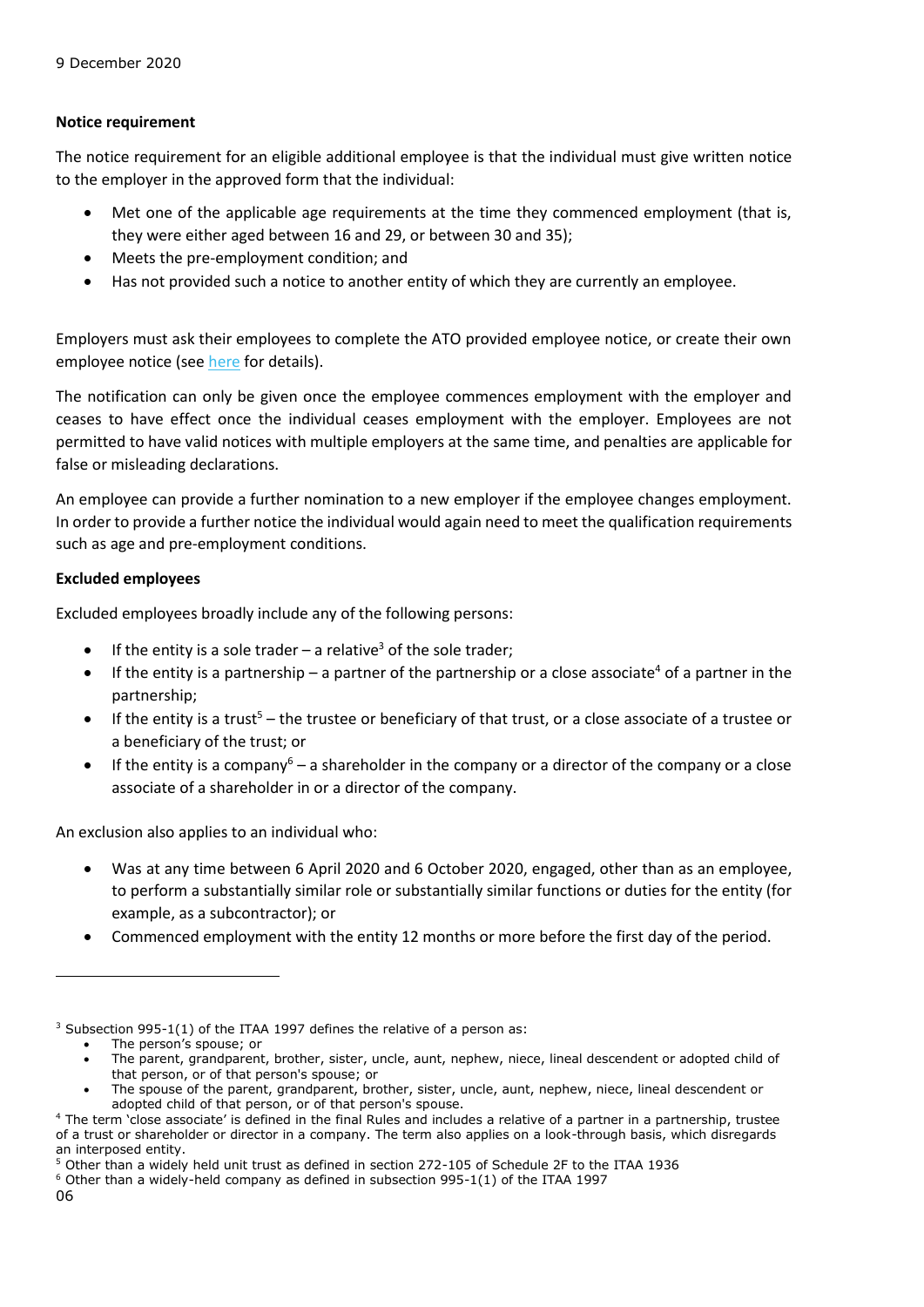#### **JobMaker Hiring Credit payment amount**

The amount of payment a qualifying entity may receive in relation to a JobMaker period is worked out as **the lesser of**:

- The **headcount amount** for the period; and
- The payroll amount (**excess payroll amount**) for the period (refer above).

It is expected that the ATO will automate these two calculations for most employers.

Unlike the headcount increase which is worked out on the last day of the JobMaker period, the headcount amount is worked out on a daily basis for the JobMaker period.

The **headcount amount** for a JobMaker period is broadly calculated as the sum of the following amounts:

- Multiply the **higher rate days<sup>7</sup>** by **\$200** and divide by 7, where the higher rate days is the number of days that each eligible employee (aged 16 years or over and less than 30 years when employment commenced) was employed in that JobMaker period; and
- Multiply the **lower rate days** by **\$100** and divide by 7, where the lower rate days is the number of days that each eligible employee (aged 30 years or over and less than 36 years when employment commenced) was employed in that JobMaker period.

Whilst the headcount amount for the period essentially tracks the \$200 / \$100 payment that could be expected for additional higher rate and lower rate employees, the actual amount of the JobMaker payment for a period may be less than this amount if the payroll amount (excess payroll amount) for the period is less than the headcount amount.

#### **Administration and integrity provisions**

#### **Initial registration**

Under the rules, an eligible employer must notify the ATO in the approved form of its **election to participate** in the scheme by the end of the JobMaker period that the entity first elects to participate. For example, for an entity that elects to participate for the first JobMaker period of 7 October 2020 to 6 January 2021, the notice must be provided to the ATO by 6 January 2021. The ATO appears to have [extended this initial](https://www.ato.gov.au/general/JobMaker-Hiring-Credit/Register-for-JobMaker-Hiring-Credit/)  [registration date](https://www.ato.gov.au/general/JobMaker-Hiring-Credit/Register-for-JobMaker-Hiring-Credit/) to the end of the first claim period (being 30 April 2020).

Eligible employers can register for the Scheme from 7 December 2020 through either ATO online services, the Business Portal or registered tax and BAS agents. As part of the registration process, the employer must advise their baseline values for headcount and payroll.

Once an entity has has notified the ATO of its election to participate for a period, the election also applies for any subsequent period. Employers will be able to view or amend their registration details after the ATO has processed their registration up until they submit their first JobMaker Hiring Credit claim.

<sup>&</sup>lt;sup>7</sup> These higher and lower rate days are subject to a cap of 'maximum payable days' for the JobMaker period.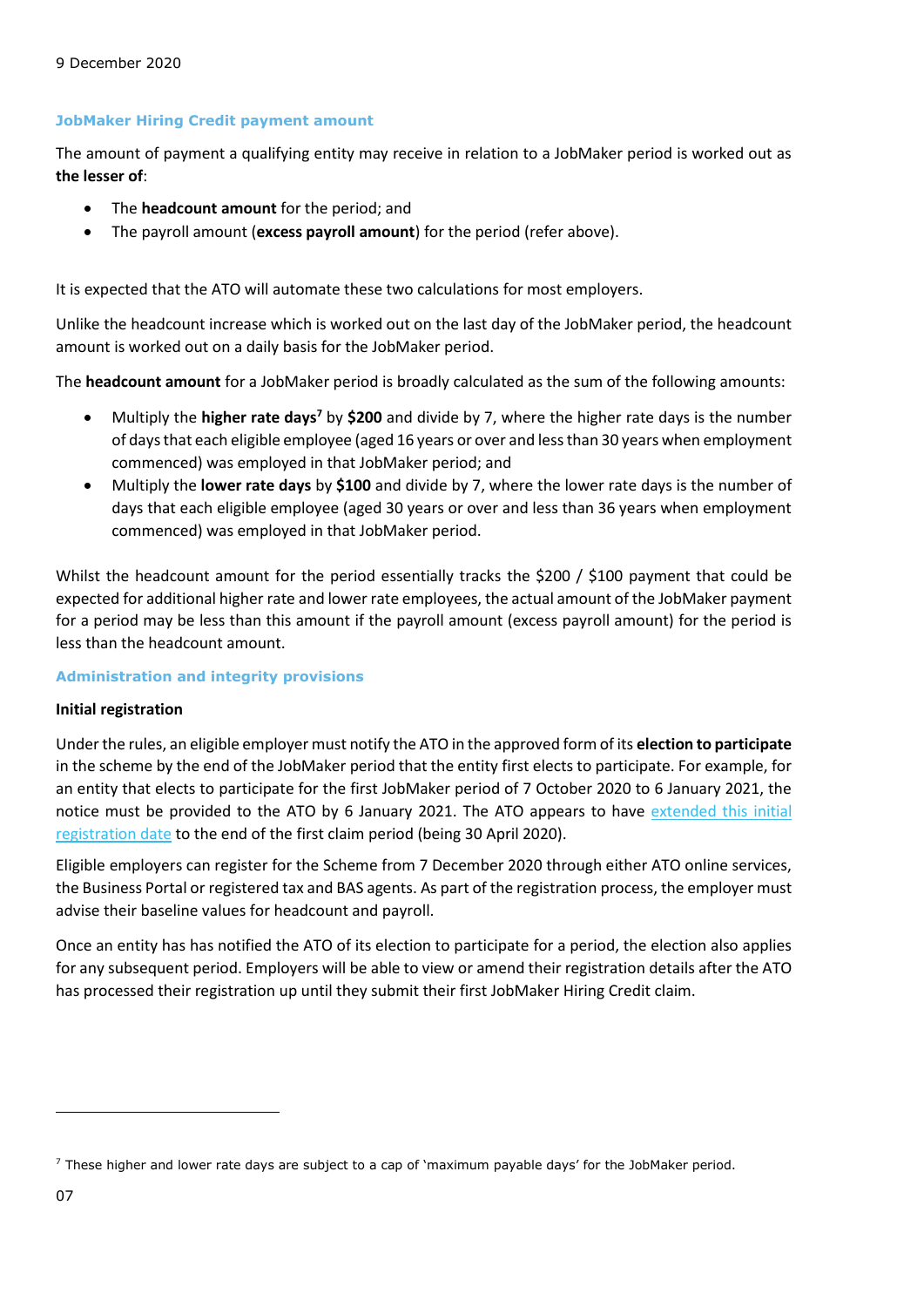## **Making a claim**

Employers can submit claims from 1 February 2021 (for new jobs created in the first reporting period of 7 October 2020 to 6 January 2021). Employers will have three months to submit claims following the opening of the claim period.

The *JobMaker Hiring Credit Reporting Obligations Instrument 2020* sets out the reporting requirements for employers who wish to make a claim for the JobMaker Hiring Credit payment. There are two reporting obligations, the first relating to employees and the second relating to the JobMaker Hiring Credit claim. The ATO notes that an employer can only make a claim after the ATO has processed a registration.

Employee reporting (information reported about eligible additional employees**)**

Employers must notify the ATO of specific details for each employee they intend to claim for as an eligible additional employee, including the full name, tax file number, date of birth, employment commencement and cessation dates and whether the employee met the average hours of work requirement.

The employer must report this information via Single Touch Payroll (STP) unless exempted, and in accordance with the following reporting deadlines:

| No                      | <b>JobMaker Period</b>              | <b>STP JobMaker reporting</b><br>deadline | <b>JobMaker Claim period ends</b> |
|-------------------------|-------------------------------------|-------------------------------------------|-----------------------------------|
| $\mathbf{1}$            | 7 October 2020 – 6<br>January 2021  | 27 April 2021                             | 30 April 2021                     |
| $\overline{2}$          | 7 January 2021 - 6 April<br>2021    | 28 July 2021                              | 31 July 2021                      |
| $\overline{3}$          | 7 April 2021 - 6 July 2021          | 28 October 2021                           | 31 October 2021                   |
| 4                       | 7 July 2021 - 6 October<br>2021     | 28 January 2022                           | 31 January 2022                   |
| 5                       | 7 October 2021 $-6$<br>January 2022 | 27 April 2022                             | 30 April 2022                     |
| 6                       | 7 January 2022 - 6 April<br>2022    | 28 July 2022                              | 31 July 2022                      |
| $\overline{\mathbf{z}}$ | 7 April 2022 - 6 July 2022          | 28 October 2022                           | 31 October 2022                   |
| 8                       | 7 July 2022 - 6 October<br>2022     | 28 January 2023                           | 31 January 2023                   |

As noted above, STP reporting is due three days before the end of the JobMaker claim period. This will enable the relevant information to be pre-filled in the claim form.

Information to be provided as part of the JobMaker Hiring Credit payment claim

Employers must report certain information for **each claim period** for which the employer wishes to make a JobMaker Hiring Credit payment claim, including payroll and headcount data for a JobMaker period and confirmation that each employee included in the claim calculation is an eligible additional employee.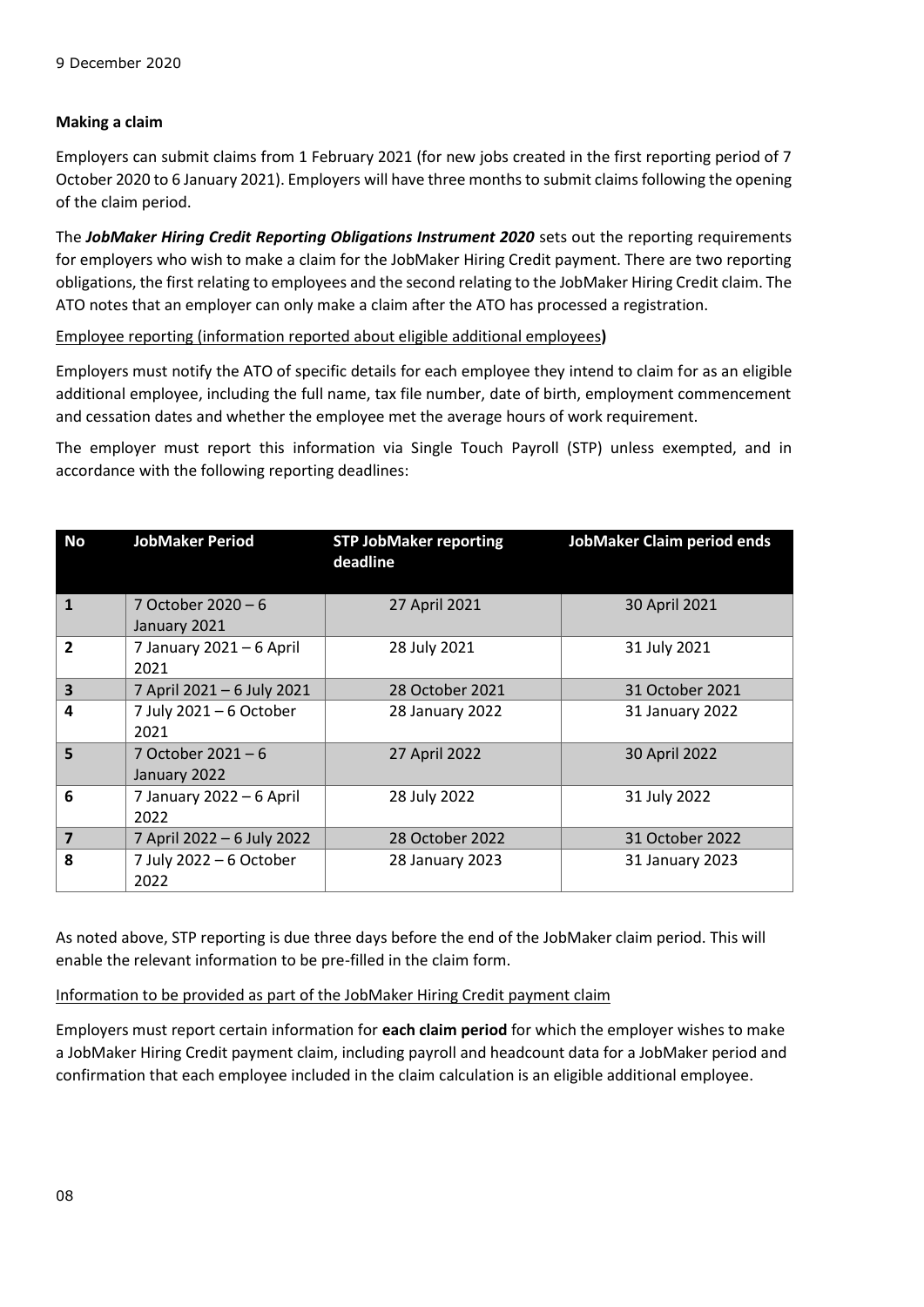#### **Payment by the ATO**

The JobMaker payment is paid three months in arrears to employers and the first claim will be available online from February 2021.

All JobMaker Hiring Credit payments are assessable as ordinary income of the receiving entity and the normal deductions apply for amounts the entity pays to employees. In addition, the payments are not subject to GST and do not need to be included in the BAS. For businesses operating on an accruals accounting basis, JobMaker Hiring Credits will be derived when the entity provides the ATO with a valid claim form after each JobMaker period.

#### **Integrity provisions**

As discussed above, an anti-avoidance rule for disqualifying employers that has been introduced in the final Rules is specifically targeted at arrangements where an employer artificially manipulates their employee headcount and/or payroll for a JobMaker period. An employer who is disqualified under this specific rule loses all entitlements to the JobMaker Hiring Credit payment for any JobMaker period that ends after the termination or reduction in hours occurred. This will include a period in which the termination or reduction occurred, as well as any subsequent periods.

In addition, the Rules state that the integrity provisions in the *Coronavirus Economic Response Package (Payments and Benefits) Act 2020,* such as the requirements relating to record keeping in section 14 and the disallowance of payments for contrived schemes in section 19 of the Act equally apply to the JobMaker Hiring Credit scheme. These provisions ensure the integrity of the scheme by requiring entities to maintain sufficient records to substantiate their claim and prevent both employers and employees from entering into arrangements for the sole or dominant purpose of obtaining the JobMaker Hiring Credit.

The consequences for such employers include:

- Losing the entitlement to the hiring credit; and
- Being subject to general interest charges in relation to the overpayment of hiring credits and administrative penalties for making false or misleading statements to the ATO.

The existing rights and safeguards for employees and the full range of general Fair Work protections also apply, such that employers who take adverse action against an older employee in order benefit from the scheme would be acting unlawfully under both the *Age Discrimination Act 2004* and the *Fair Work Act 2009*.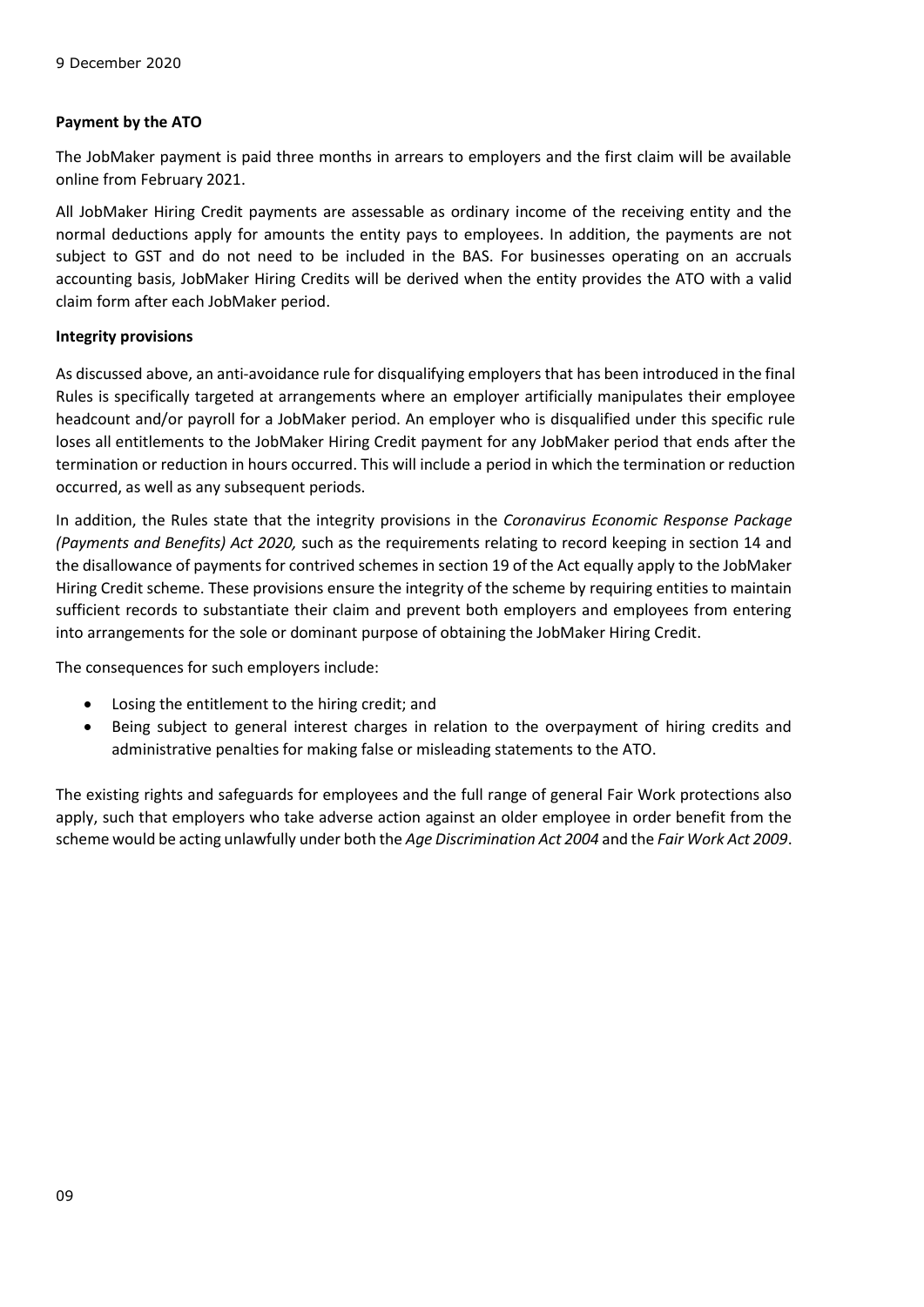#### **Comment**

The JobMaker Rules and the general operation of the scheme are very complex. It is expected that there will be numerous technical and or practical / calculation matters that a potential claimant will need to work through prior to being in a position to determine potential eligibility.

Realistically, at the time of hiring an eligible employee, the employer will not know with any certainty what the amount of the JobMaker payment will be for each JobMaker period in the following year.

For example, the headcount increase is determined at the end of a JobMaker period: so it may be that additional eligible employees are hired, and it is expected that there will be a headcount increase for the particular JobMaker period, however, if other employees resign or otherwise leave, the headcount increase may be less than expected, and indeed, there may be a headcount decrease. It may be for example that there is a headcount increase in some JobMaker periods and a headcount decrease in other JobMaker periods.

Related to this is that the payroll amount (excess payroll amount) for the period can also only be determined at the end of the JobMaker period. The relevant payroll for a JobMaker period will be a function of various factors, including levels of hirings / departures over the JobMaker period. Whilst it may be that there is a relevant increase in payroll so as to be eligible for the JobMaker payment for a particular JobMaker period, if it transpires that this excess payroll amount for the period is relatively small, the JobMaker payment for that period will be less than the \$200 / \$100 weekly payment that was otherwise expected for each higher rate / lower rate eligible additional employee.

The maximum JobMaker payment over a year in respect of a higher rate / lower rate eligible additional employee is approx. \$10,000 / \$5,000 per eligible employee.

For eligibility with effect from **JobMaker period 1** (7 October 2020 to 6 January 2021), some key dates are:

- **From 7 December 2020** An eligible employer must **register with** the ATO in the approved form of its registration to participate in the scheme by the end of the JobMaker period, being 6 January 2021 (now extended to the end of the first claim period). The employer must determine [and advise](https://www.ato.gov.au/general/JobMaker-Hiring-Credit/In-detail/JobMaker-Hiring-Credit-guide/?anchor=Registration#Registration) baseline values for headcount and payroll as part of registration, together with their contact details.
- **1 February 2021** First claim period (for JobMaker period 1) opens
- **27 April 2021 - STP reporting** should be up to date
- **30 April 2021** First claim period (for JobMaker period 1) closes.

Even if an employer is not proposing to claim a JobMaker payment for JobMaker period 1, it may be prudent to nonetheless prudent to notify the ATO of its election to participate in the JobMaker scheme as soon as possible so that this aspect of the compliance is addressed upfront.